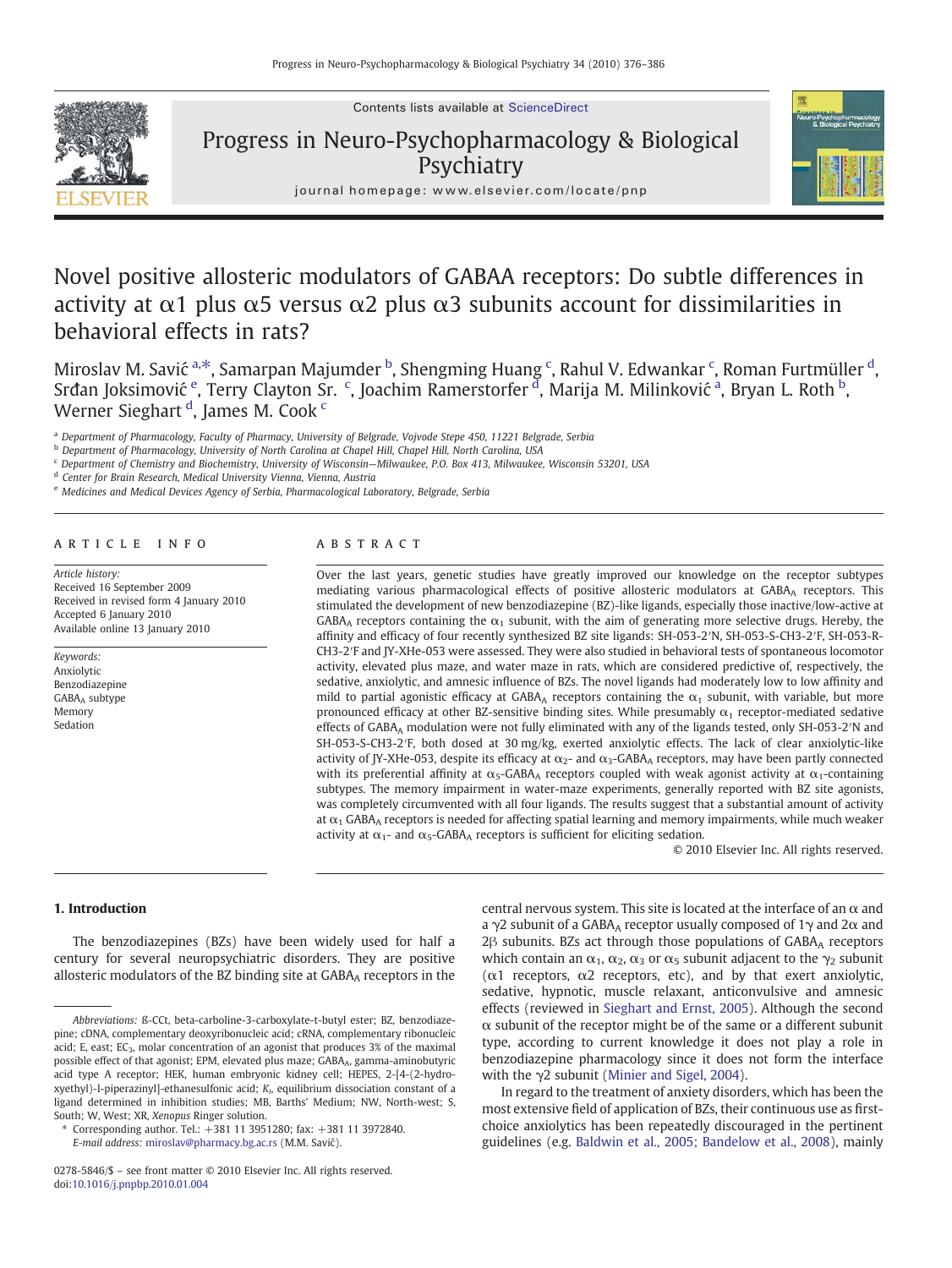due to untoward effects (most notably, sedation, amnesia, tolerance and dependence). However, the currently available non-BZ drugs, preferred for long-term treatment, are also far from completely meeting the needs imposed on contemporary pharmacotherapy of anxiety disorders ([Garner et al., 2009\)](#page-10-0). On the other hand, the results of exquisite genetic studies, with mice carrying a point mutation ('knock-in') that changes histidine to arginine in  $\alpha_1$ ,  $\alpha_2$ ,  $\alpha_3$  or  $\alpha_5$ subunits, which renders the respective GABAA receptors selectively insensitive to effects of BZ site modulators [\(Wieland et al., 1992](#page-10-0)), have supported the highly desirable possibility of separation of the diverse behavioral effect of BZs. Principally, the sedative and ataxic effects of BZs have been attributed to  $\alpha_1$ -containing GABA<sub>A</sub> receptor subtypes, anxiolytic actions to the  $\alpha_2/\alpha_3$ -containing receptors, anterograde amnesic effects to the  $\alpha_1/\alpha_5$ -subtypes, anticonvulsant activity, in part, to all the  $\alpha_1/\alpha_2/\alpha_3$  containing receptors, muscle relaxant effects largely to  $\alpha_2$ -subtypes, and tolerance to sedative effects to  $\alpha_5$ containing receptors (reviewed in [Rudolph and Möhler, 2006](#page-10-0)). This has stimulated new interest in the synthesis of novel subtype selective ligands which act through BZ binding site, aimed to selectively bind and/or activate specific GABAA receptor subtype(s) presumably involved in the desired pharmacological effect ([Sieghart and Ernst,](#page-10-0) [2005; Whiting, 2006](#page-10-0)). If the concept holds true, an ideal anxioselective anxiolytic, selectively acting through  $\alpha_2/\alpha_3$ -containing receptors, would be devoid of sedative, ataxic, amnesic and tolerance adverse effects. However, despite the notable successes of the studies of several research groups published to date (reviewed in [Whiting,](#page-10-0) [2006;](#page-10-0) also [Mirza et al., 2008](#page-10-0)), including the encouraging safety records for an  $\alpha_2/\alpha_3$ -subtype selective partial modulator in healthy volunteers [\(de Haas et al., 2007](#page-10-0)), it appears that the ultimate goal of translating breakthroughs in preclinical research into new clinical therapies is still far from realization. The awareness that a similar conclusion may apply to the whole field of pharmacological modulation of central nervous system disorders [\(Markou et al.,](#page-10-0) [2009\)](#page-10-0) calls for rethinking the clear-cut hypotheses on receptor subtypes and their roles. In this vein, it is interesting to note that some newer BZ binding-site agonists, such as ocinaplon ([Lippa et al., 2005](#page-10-0)) and DOV 51892 [\(Popik et al., 2006\)](#page-10-0), were reportedly devoid of overt sedative effects, despite the fact that they did not display compelling selectivity for either of the GABAA receptor subtypes (cf. [Berezhnoy](#page-10-0) [et al., 2008\)](#page-10-0).

In pursuit of the approach of pharmacological testing of four subtypes of BZ-sensitive GABAA receptors to further elucidate their native role, a series of BZ site ligands, presumably inactive/low-active at  $\alpha_1$ -containing GABA<sub>A</sub> receptors, was recently synthesized at the University of Wisconsin—Milwaukee. Specific portions of the characterization of six of them, with code names SH-053-S-CH3, SH-053-R-CH3, SH-053-2′N, JY-XHe-053, SH-053-S-CH3-2′F and SH-053-R-CH3-2′F, have been already published ([Rivas et al., 2009; Savi](#page-10-0)ć [et al., 2008a,b](#page-10-0)). In the present paper, the affinity and efficacy data of four of these ligands: SH-053-2′N, SH-053-S-CH3-2′F, SH-053-R-CH3- 2′F and JY-XHe-053, as well as their behavioral actions in the tests of spontaneous locomotor activity, elevated plus maze and water maze, which are considered primarily predictive of, respectively, the sedative, anxiolytic, and amnesic influence of BZs, will be described. Diazepam, a standard non-selective positive allosteric modulator, and zolpidem, a moderately  $\alpha_1$ -subtype selective positive modulator [\(Hadingham et al., 1993; Sanna et al., 2002](#page-10-0)), were used as reference ligands, where applicable. The aim of the study was to elucidate whether the expected subtle affinity and efficacy differences at four BZ-sensitive GABA<sub>A</sub> receptor subtypes among the tested BZ site modulators reflect themselves in dissimilarities in behavioral responses of Wistar rats, with possible implications for further research. Concurrently, the data were to be compared with findings from the knock-in approach (reviewed in [Rudolph and Möhler, 2006](#page-10-0)) as well as with results from classical studies in the same behavioral tests, investigating antagonism of the effects of non-selective positive modulators (diazepam or midazolam) with the preferential  $\alpha_1$ subunit affinity-selective antagonist, ß-CCt (Savić [et al., 2004, 2009\)](#page-10-0).

### 2. Experimental procedures

# 2.1. Drugs

The SH-053-2′N (8-ethynyl-6-(2′-pyrydine)-4H-2,5,10b-triazabenzo[e]azulene-3-carboxylic acid ethyl ester), SH-053-S-CH3-2′F and SH-053-R-CH3-2′F (the (S) and (R) stereoisomer, respectively, of 8-ethynyl-6-(2-fluorophenyl)-4-methyl-4H-2,5,10b-triaza-benzo[e] azulene-3-carboxylic acid ethyl ester), as well as JY-XHe-053 (8 ethynyl-6-(2-fluorophenyl)-4H-2,5,10b-triaza-benzo[e]azulene-3 carboxylic acid ethyl ester) were synthesized at the Department of Chemistry and Biochemistry, University of Wisconsin—Milwaukee. Zolpidem for behavioral studies was purchased from Toronto Research Chemicals (North York, Canada), and diazepam was obtained from Galenika (Belgrade, Serbia).

#### 2.2. Competition binding assays

Competition binding assays were performed in a total volume of 0.5 mL at  $4^{\circ}$ C for 1 h using  $[{}^{3}H]$  flunitrazepam as the radiolabelled ligand. A total of 6 µg of cloned human GABAA receptor DNA containing desired  $\alpha$  subtype along with  $\beta$ 2 and  $\gamma$ 2 subunits were used for transfecting HEK 293T cell line using Fugene 6 (Roche Diagnostic) transfecting reagent. Cells were harvested 48 h after transfection, washed with Tris–HCl buffer (pH 7.0) and Tris Acetate buffer (pH 7.4) and resulting pellets were stored at −80C until assayed. On the day of the assay, pellets containing 20–50 μg of GABAA receptor protein were resuspended in (50 mM Tris–acetate pH 7.4 at 4°) and incubated with the radiolabel as previously described ([Choudhary et al., 1992\)](#page-10-0). Nonspecific binding was defined as radioactivity bound in the presence of 100 μM diazepam and represented less than 20% of total binding. Membranes were harvested with a Brandel cell harvester followed by three ice-cold washes onto polyethyleneimine-pretreated (0.3%) Whatman GF/C filters. Filters were dried overnight and then soaked in Ecoscint A liquid scintillation cocktail (National Diagnostics; Atlanta, GA). Bound radioactivity was quantified by liquid scintillation counting. Membrane protein concentrations were determined using an assay kit from Bio-Rad (Hercules, CA) with bovine serum albumin as the standard.

## 2.3. Electrophysiological experiments

The cloning of rat GABA<sub>A</sub> receptor subunits  $\alpha$ 1,  $\beta$ 3 and  $\gamma$ 2 into pCDM8 expression vectors (Invitrogen, CA) has been described elsewhere ([Fuchs et al., 1995\)](#page-10-0). The rat cDNAs for subunits  $α2$ ,  $α3$  and α5 were gifts from P. Malherbe and were subcloned into pCI-vector. After linearizing the cDNA vectors with appropriate restriction endonucleases, capped transcripts were produced using the mMessage mMachine T7 transcription kit (Ambion, TX). The capped transcripts were polyadenylated using yeast poly(A) polymerase (USB, OH) and were diluted and stored in diethylpyrocarbonate-treated water at  $-70$  °C.

The methods used for isolating, culturing, injecting and defolliculating of the oocytes were identical as described previously [\(Sigel,](#page-10-0) [1987; Sigel et al., 1990\)](#page-10-0). Briefly, mature female Xenopus laevis (Nasco, WI) were anaesthetized in a bath of ice-cold 0.17 % Tricain (Ethyl-maminobenzoat, Sigma, MO) before decapitation and removal of the frogs' ovary. Stages 5 to 6 oocytes with the follicle cell layer around them were singled out of the ovary using a platinum wire loop. Oocytes were stored and incubated at 18 °C in modified Barths' Medium (MB, containing 88 mM NaCl, 10 mM HEPES–NaOH (pH 7.4), 2.4 mM NaHCO<sub>3</sub>, 1 mM KCl, 0.82 mM MgSO<sub>4</sub>, 0.41 mM CaCl<sub>2</sub>, and 0.34 mM Ca( $NO_3$ )<sub>2</sub>) that was supplemented with 100 U/ml penicillin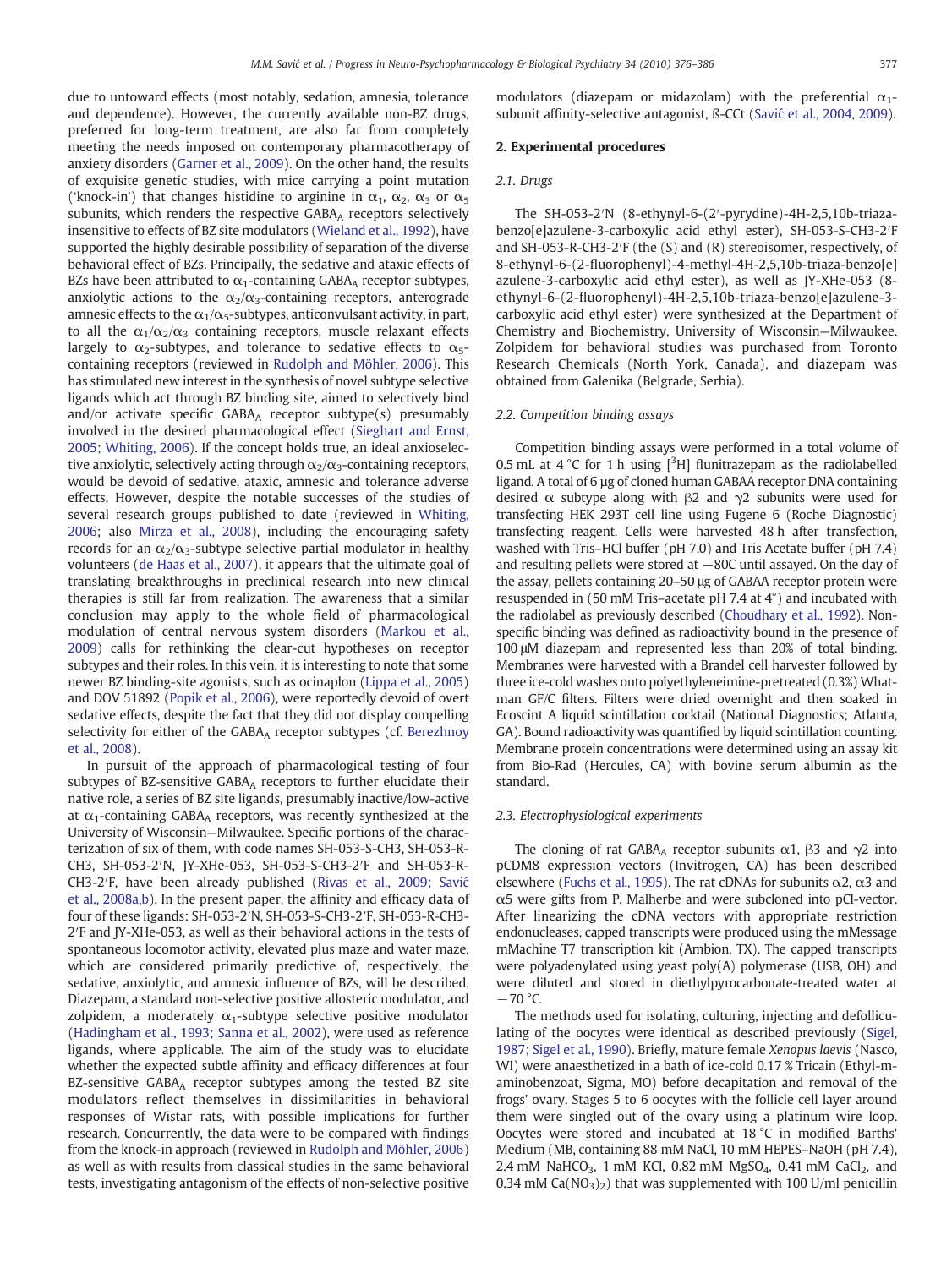and 100 µg/ml streptomycin. Oocytes with follicle cell layers still around them were injected with a total of 2.25 ng of cRNA. cRNA ratio used was 1:1:5 for the  $\alpha$  subunits,  $\beta$ 3 and  $\gamma$ 2, respectively. After injection of cRNA, oocytes were incubated for at least 36 h before the enveloping follicle cell layers were removed. To this end, oocytes were incubated for 20 min at 37 °C in MB that contained 1 mg/ml collagenase type IA and 0.1 mg/ml trypsin inhibitor I-S (both Sigma). This was followed by osmotic shrinkage of the oocytes in doubly concentrated MB medium supplied with 4 mM Na-EGTA and manually removing the follicle cell layer. After peeling off the follicle cell layer, the cells were allowed to recover overnight before being used in electrophysiological experiments.

For electrophysiological recordings, oocytes were placed on a nylongrid in a bath of Xenopus Ringer solution (XR, containing 90 mM NaCl, 5 mM HEPES–NaOH (pH 7.4), 1 mM MgCl<sub>2</sub>, 1 mM KCl and 1 mM CaCl<sub>2</sub>). The oocytes were constantly washed by a flow of 6 ml/min XR which could be switched to XR containing GABA and/or drugs. Drugs were diluted into XR from DMSO-solutions resulting in a final concentration of 0.1% DMSO perfusing the oocytes. Drugs were preapplied for 30 s before the addition of GABA, which was coapplied with the drugs until a peak response was observed. Between two applications, oocytes were washed in XR for up to 15 min to ensure full recovery from desensitization. For current measurements the oocytes were impaled with two microelectrodes (2–3 m $\Omega$ ) which were filled with 2 mM KCl. All recordings were performed at room temperature at a holding potential of −60 mV using a Warner OC-725C two-electrode voltage clamp (Warner Instruments, Hamden, CT). Data were digitised, recorded and measured using a Digidata 1322A data acquisition system (Axon Instruments, Union City, CA). Results of concentration response experiments were graphed using GraphPad Prism 4.00 (GraphPad Software, San Diego, CA). Data were graphed as mean  $\pm$  SEM of at least four oocytes from at least two batches.

#### 2.4. Behavioral experiments

Experiments were carried out on male Wistar rats (Military Farm, Belgrade, Serbia), weighing 220–250 g. All procedures in the study conformed to EEC Directive 86/609 and were approved by the Ethical Committee on Animal Experimentation of the Faculty of Pharmacy in Belgrade. The rats were housed in transparent plastic cages, six animals per cage, and had free access to food pellets and tap water. The temperature of the animal room was  $22 \pm 1$  °C, the relative humidity 40–70%, the illumination 120 lx, and the 12/12 h light/dark period (light on at 6:00 h). All handling and testing took place during the light phase of the diurnal cycle. Separate groups of animals were used for three behavioral paradigms. Care was taken to counterbalance the test order across treatment conditions. The differences in treatments in individual paradigms (vide infra) are related to the fact that some pertinent parts of experiments have been done previously (Savić [et al., 2004, 2008b,](#page-10-0) [2009\)](#page-10-0). The behavior was recorded by a ceiling-mounted camera and analyzed by the ANY-maze Video Tracking System software (Stoelting Co., Wood Dale, IL, USA). The drugs were dissolved/suspended with the aid of sonication in a solvent containing 85% distilled water, 14% propylene glycol, and 1% Tween 80, and were administered intraperitoneally in a volume of 2 ml/kg, 20 min before behavioral testing. The selection of dose ranges and the injection-test interval was based on previous experiments [\(Rivas et al., 2009; Savi](#page-10-0)ć et al., 2004, 2008b), as well as on observations in preliminary experiments, avoiding, where applicable, testing of lower doses in case of lack of the expected behavioral effect at a higher dose.

# 2.5. Measurement of locomotor activity

Twenty minutes after receiving the appropriate treatment, single rats were placed in a clear Plexiglas chamber  $(40 \times 25 \times 35$  cm). Activity under dim red light (20 lx) was recorded for a total of 30 min or 45 min, without any habituation period, using ANY-maze software. Besides the total distance travelled, behavior was analyzed by dividing the locomotor activity data into 5-min bins. For purposes of improving data analysis, the central 20% of the chamber (200 cm<sup>2</sup>) was virtually set as a central zone. An entry into a zone was counted when 70% of the animal's body had crossed the zone border. An exit from the zone was counted when more than 50% of the animal's body had left the zone.

Three experiments were performed. In the first study, locomotor influences of SH-053-2′N, dosed at 30 mg/kg, were assessed in comparison with diazepam at 1.25 and 2.5 mg/kg. In the second experiment, the dose response curve for JY-XHe-053 (0; 2.5; 5; 10; 20 and 40 mg/kg), and in the third, for SH-053-R-CH3-2′F (0; 10; 20 and 30 mg/kg, in comparison with 2 mg/kg diazepam), were determined. The characterisation of SH-053-S-CH3-2′F in this test has been published previously (Savić [et al., 2008b](#page-10-0)).

#### 2.6. Behavior in the elevated plus maze

The apparatus was constructed of sheet metal, with a black rubber floor. It consisted of a maze elevated to a height of 50 cm with two open  $(50\times10 \text{ cm})$  and two enclosed arms  $(50\times10\times40 \text{ cm})$ , connected by a junction area (central platform) measured  $10\times10$  cm. A ledge of sheet metal (0.3 cm high) surrounding the open arms was added. The illumination in the experimental room consisted of one red neon tube fixed on the ceiling, giving light intensity of 10 lx on the surface of the closed arms. At the beginning of the experiment, single rats were placed in the center of the maze, facing one of the enclosed arms, and their behavior was recorded for 5 min. An entry into an open or closed arm was scored when 90% of the animal crossed the virtual line separating the central square of the maze from the arm, whereas an exit occurred when more than 90% of the animal left the respective arm. After each trial, the maze was cleaned with dry and wet towels.

Three experiments were performed, in which the dose response curves for SH-053-2′N (0; 10; 20 and 30 mg/kg, in comparison with 2.0 mg/kg diazepam), JY-XHe-053 (0; 2.5; 5; 10; 20 and 40 mg/kg), and SH-053-R-CH3-2′F (0; 10; 20 and 30 mg/kg) were determined. The characterisation of SH-053-S-CH3-2′F in this test has been published previously (Savić [et al., 2008b](#page-10-0)).

#### 2.7. Behavior in the Morris water maze

The water maze consisted of a black cylindrical pool (diameter: 200 cm, height: 60 cm), with a uniform inner surface. The pool wasfilled to a height of 30 cm with 23 °C ( $\pm$ 1 °C) water. The escape platform made of black plastic ( $15 \times 10$  cm) was submerged 2 cm below the water surface. The platform was made invisible to rats by having it painted the same color as the pool wall ([Terry, 2000\)](#page-10-0). There were many distal cues in the testing room (doors, pipes on the walls and the ceiling, and cupboards). An indirect illumination in the experimental room was provided by white neon tubes fixed on the walls near the pool.

The rats received the appropriate treatment 20 min before a swimming block, each day for 5 consecutive days of spatial acquisition. Each block consisted of 4 trials, lasting a maximum time of 120 s, the intertrial interval being 60 s. For each trial the rat was placed in the water facing the pool at one of four pseudorandomly determined starting positions. As during spatial learning the platform was hidden in the middle of the NE quadrant, the four distal start locations were chosen: S, W, NW and SE. Once the rat found and mounted the escape, it was permitted to remain on the platform for 15 s. The rat was guided to the platform by the experimenter if it did not locate the escape within 120 s. To assess the long-term spatial memory at the end of learning, a probe trial for 60 s, with the platform omitted, was given 24 h after the last acquisition day. The probe trial, starting from the novel, most distant SW location, was performed without any pre-treatment. The tracking software virtually divided the pool into four quadrants, three concentric annuli and a target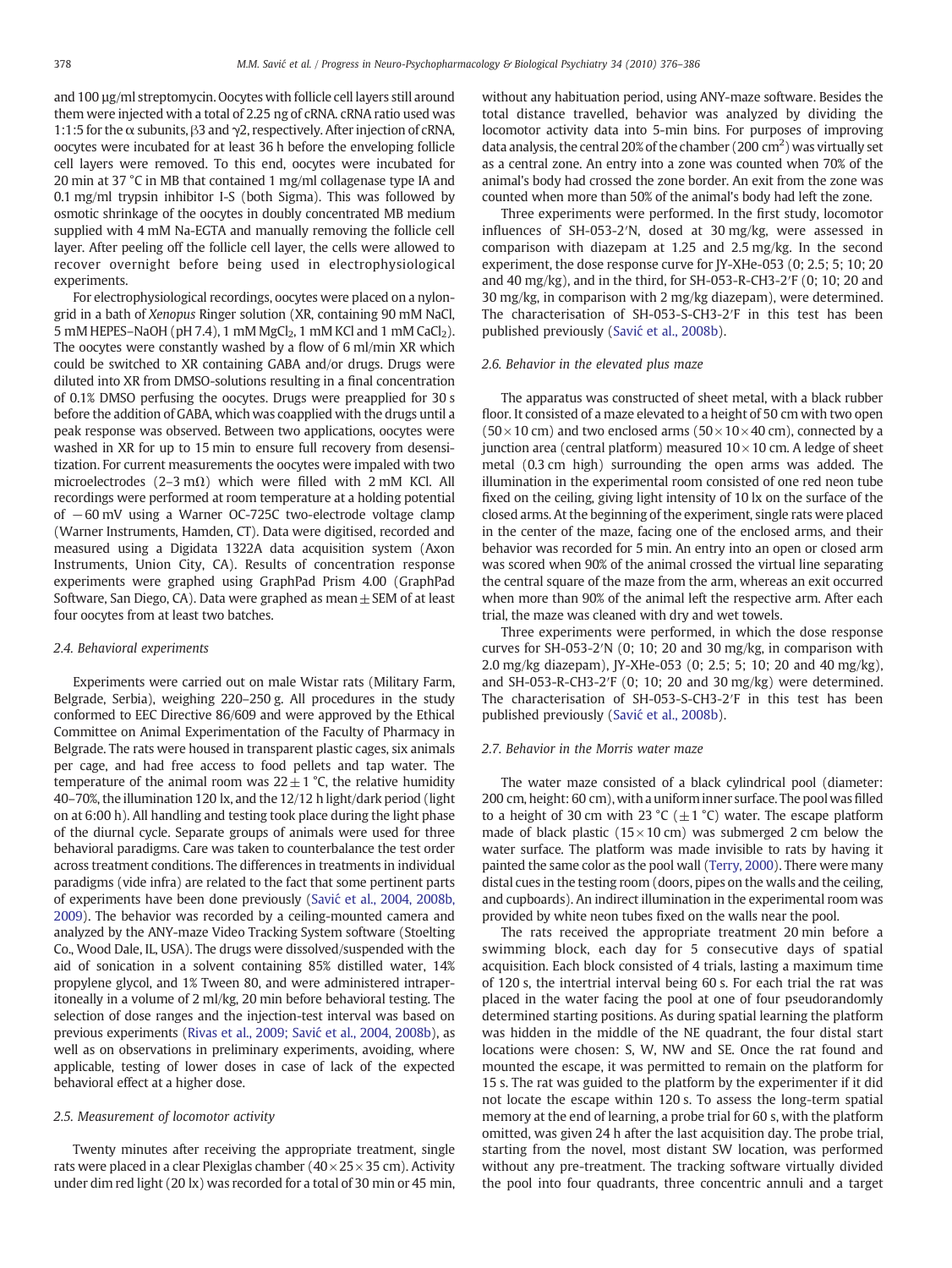region consisting of the intersection of the platform quadrant and the platform (middle) annulus, as graphically represented in Savić [et al.](#page-10-0) [\(2009\).](#page-10-0) The central annulus was set up to 10% of the whole area; the platform annulus equaled 40%, whereas the area of the peripheral annulus was 50% of the whole.

Dependent variables chosen for tracking during the acquisition trials were: latency to platform (time from start to goal), total distance swam (path length), average swim speed and path efficiency (the ratio of the shortest possible path length to actual path length). All these indices are, to a lesser or greater degree, related to goal-directed behavior, i.e. spatial learning ([Vorhees and Williams, 2006\)](#page-10-0). As thigmotaxis (the tendency to swim or float near the pool wall) represents a factor which accounts for much of the variance in the water-maze performance, and normally weakens during consecutive trials ([Vorhees and Williams, 2006\)](#page-10-0), we quantified the persistence of the thigmotaxis in the target (NE) quadrant. The loss of thigmotaxis is related to the procedural component of acquisition, and the percent of the distance swum in the target region (away from the wall) of the target quadrant may be seen as a measure of procedural learning. The indices of memory, assessed during the probe trial, included the distance and time in the platform (target) quadrant, platform ring and target region, as well as the number of entries and distance swum in the area where the platform used to be during training. In addition, the distance swum during 60 s in the probe trial was taken as a measure of overall activity, while peripheral ring parameters (distance and time) were connected to the thigmotaxic behavior.

Three experiments in the water maze were performed. In the first study, the dose response curve for zolpidem (0; 0.5; 1 and 2 mg/kg) was found. In the second experiment, water-maze activity of SH-053- 2′N, SH-053-S-CH3-2′F and SH-053-R-CH3-2′F, all dosed at 30 mg/kg, was assessed. Finally, the influence of JY-XHe-053 (0; 5; 20 and 40 mg/kg) on the water-maze behavior was determined.

#### 2.8. Statistical analysis

All numerical data presented in the figures were given as the mean  $\pm$  SEM. For electrophysiological data Student's t-test was used. Data sets were checked for homogeneity of variance and normality prior to analysis by a one-way ANOVA (the activity assay and elevated plus maze), or a two-way ANOVA with repeated measures (the water-maze test). Where applicable, Student–Newman–Keuls or Dunnett's test (post hoc comparisons) and analysis of covariance were also used. Statistical analyses were performed with ANY-maze Video Tracking System software (Stoelting Co., Wood Dale, IL, USA) and SigmaStat 2.0 (SPSS, Inc., Chicago, IL, USA).

# 3. Results

### 3.1. Competition binding assays

In vitro binding data for SH-053-2′N, SH-053-S-CH3-2′F, SH-053- R-CH3-2′F and JY-XHe-053, in parallel with those for diazepam and zolpidem, are presented in Table 1. Broadly speaking, these ligands were binding with biologically relevant nanomolar- to micromolar affinity to the BZ-sensitive recombinant human GABAA receptors, while were devoid of binding and activity in approximately 40 other receptor and enzyme assays (NIMH Psychoactive Drug Screening Program, UNC, available at [https://kidbdev.med.unc.edu/pdsp\)](https://kidbdev.med.unc.edu/pdsp). No major selectivity in binding at one over the other receptors was noticed (JY-XHe-053 was the most selective ligand, with approximately 18-fold selectivity for GABAA receptors containing the  $\alpha_5$ subunit, while zolpidem exerted an approximately 5-fold selectivity for  $\alpha_1$ -GABA<sub>A</sub> receptors). It is of interest that none of the novel ligands had a relatively high affinity for the  $\alpha_1$ -containing receptors (once more, the highest  $\alpha_1$ -subtype affinity, the  $K_i$  of 22 nM, was possessed by JY-XHe-053).

#### Table 1

Binding affinity at  $\alpha$ xβ3γ2 GABA<sub>A</sub>/BZ site subtypes. Measurements were made in duplicate.  $K_i$  values are reported in nM.

| Compound                      | $\alpha$ 1 | $\alpha$ <sub>2</sub> | $\alpha$ <sup>3</sup> | $\alpha$ 4      | $\alpha$ <sub>5</sub> | $\alpha$ <sup>6</sup> |
|-------------------------------|------------|-----------------------|-----------------------|-----------------|-----------------------|-----------------------|
| Diazepam                      | 14.0       | 7.8                   | 13.9                  | ND <sup>a</sup> | 13.4                  | ND <sup>a</sup>       |
| Zolpidem                      | 29.6       | 160.0                 | 380.0                 | ND <sup>a</sup> | >10000                | ND <sup>a</sup>       |
| SH-053-2'N                    | 300.0      | 160.0                 | 527.0                 | ND <sup>b</sup> | 82.0                  | > 5000                |
| $SH-053-2'Nc$                 | 118.0      | 148.0                 | 365.0                 | >5000           | 77.0                  | > 5000                |
| SH-053-R-CH <sub>3</sub> -2'F | 759.1      | 948.2                 | 768.8                 | ND <sup>b</sup> | 95.2                  | ND <sup>b</sup>       |
| SH-053-S-CH <sub>3</sub> -2'F | 468.2      | 33.3                  | 291.5                 | ND <sup>b</sup> | 19.2                  | > 5000                |
| $IY-XHe-053$                  | 22.0       | 12.3                  | 34.9                  | ND <sup>b</sup> | 0.7                   | ND <sup>b</sup>       |

<sup>a</sup> ND, not determined.

Binding at  $\alpha$ 4 and  $\alpha$ 6 subtypes have not been determined, but since the 6-phenyl group is present, the ligand will not bind to  $\alpha$ 4 and  $\alpha$ 6 subtypes.

The second independent set of experiments with SH-053-2′N.

#### 3.2. Electrophysiological experiments

The in vitro concentration–effect curves for the four novel ligands, in parallel with those for zolpidem and diazepam, are presented in [Fig. 1](#page-4-0), together with explicit data on percent potentiation of a withinand between-day stable  $EC_3$  GABA response at rat recombinant GABA $_A$ receptors. The efficacy data for SH-053-2′N and JY-XHe-053 have been recently published [\(Rivas et al., 2009](#page-10-0)), and all data are shown here together for comparison purposes. All four novel ligands exerted the lowest positive modulation at  $\alpha_1$ -containing subtypes of receptors relative to efficacy at the other subtypes. In regard to the other three receptor subtypes, the greatest separation of activity was noticed with SH-053-R-CH3-2′F, which shows relatively low efficacies at  $\alpha_2$  and  $\alpha_3$ , in addition to the  $\alpha_1$ -containing GABA<sub>A</sub> receptors. The other ligands exerted substantial potentiation of an EC<sub>3</sub> GABA response at  $\alpha_2$  and  $\alpha_3$ -containing receptors. At 100 nM concentration, which lies well in the range of typical brain levels of BZ site ligands achievable in vivo (cf. [Pike et al., 2007; Wang et al., 2003\)](#page-10-0), this potentiation was slightly above (SH-053-2′N and JY-XHe-053) or slightly below (SH-053-S-CH3-2<sup></sup>F) that one elicited through the  $\alpha$ <sub>5</sub>-containing subtypes.

# 3.3. Motor activity assay

In the experiment with 1.25 and 2.5 mg/kg diazepam and 30 mg/kg SH-053-2′N, ANOVA showed a significant effect of treatment on total distance travelled during 45 min of monitoring  $(F(3,27)=8.33,$  $p<0.001$ ) [\(Fig. 2,](#page-5-0) graph a1). According to Dunnett's test, the activitydepressing effect of all three treatments was significant compared with solvent control. The effect was more pronounced in the peripheral zone  $(F(3,27)=8.56, p<0.001)$ , than in the central zone  $(F(3,27)=4.11,$  $p=0.016$ ). When the analysis of distance travelled was developed into 5-min bins [\(Fig. 2](#page-5-0), graph b1), it turned out that hypolocomotion was significant during the first 20 min of monitoring, and again in the period 30–35 min, the effect of 30 mg/kg SH-053-2′N being somewhere in the middle between the effects of two tested doses of diazepam.

The dose response study with JY-XHe-053 showed a significant effect on total locomotor activity during 30 min of recording  $(F(5,36)=2.85,$  $p=0.029$ ) ([Fig. 2](#page-5-0), graph a2). The effective doses of JY-XHe-053 were 10 and 40 mg/kg. The effect on central zone activity was not discernible, while statistical analysis of peripheral zone distance revealed that the three higher doses of JY-XHe-053 were significantly different from control (not shown). The analysis of 5-min bins showed that during the first 5 min of recording the effect of JY-XHe-053 at 20 and 40 mg/kg was significant ([Fig. 2](#page-5-0), graph b2).

In the third experiment, an ANOVA for total distance was also significant ( $F(4,30) = 4.50$ ,  $p = 0.006$ ) ([Fig. 2](#page-5-0), graph a3). According to Dunnett's test, 30 mg/kg SH-053-R-CH3-2′F, besides 2 mg/kg diazepam, significantly depressed locomotion. Notably, central zone activity was affected more profoundly  $(F(4,30) = 4.27, p = 0.007)$ than peripheral locomotion ( $F(4,30) = 3.74$ ,  $p = 0.014$ ), and SH-053-R-CH3-2′F at 20 and 30 mg/kg decreased central, but not peripheral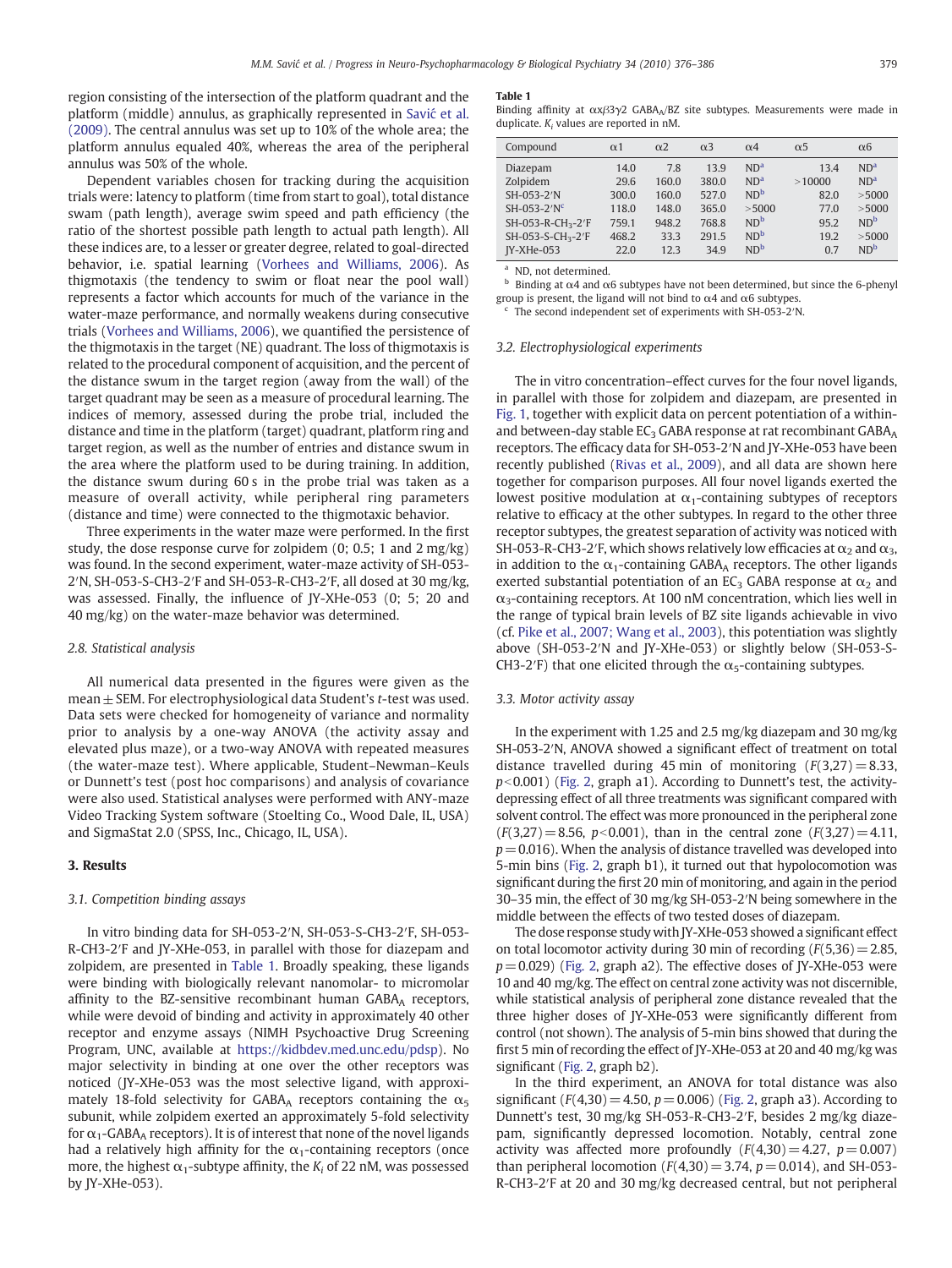<span id="page-4-0"></span>

Fig. 1. Concentration–effect curves for diazepam, zolpidem, SH-053-2′N, SH-053-S-CH3-2′F SH-053-R-CH3-2′F and JY-XHe-053 on α1β3γ2 (■), α2β3γ2 (▲), α3β3γ2 (♦), and α5β3γ2 (▼) GABA<sub>A</sub> receptors, using an EC<sub>3</sub> GABA concentration. Data points represent mean ± SEM from at least four oocytes from ≥2 batches. As explained in the Results section, the efficacy data for SH-053-2′N and JY-XHe-053 has been published in [Rivas et al. \(2009\).](#page-10-0) A concentration of 100 nM of diazepam resulted in 246  $\pm$  16%, 400  $\pm$  22%, 461 $\pm$ 34%, and 322 $\pm$ 7% of control current in  $α1β3γ2, α2β3γ2, α3β3γ2, and α5β3γ2 GABA<sub>A</sub> receptors, respectively. A concentration of 100 nM of zolpidem resulted in 180 ± 14%, 132 ± 4%, 121 ± 3%, and non-significant changes$ relative to control current in α1β3γ2, α2β3γ2, α3β3γ2, and α5β3γ2 GABAA receptors, respectively. A concentration of 100 nM of SH-053-2′N resulted in 113 ± 2%, 165 ± 2%, 149 ± 3%, and 130±3% of control current in α1β3γ2, α2β3γ2, α3β3γ2, and α5β3γ2 GABAA receptors, respectively. A concentration of 100 nM of SH-053-S-CH3-2′F resulted in non-significant changes relative to control current, 169 ± 5%, 138 ± 5%, and 218 ± 4% of control current in α1β3γ2, α2β3γ2, α3β3γ2, and α5β3γ2 GABAA receptors, respectively. The effect of 1 μM of SH-053-S-CH3-2′F at α1β3γ2 receptors was significant relative to control (164±6%). A concentration of 100 nM of SH-053-R-CH3-2′F resulted in 111±2%, 124±9%, 125±8%, and 183±7% of control current in α1β3γ2, α2β3γ2, α3β3γ2, and α5β3γ2 GABA receptors, respectively. A concentration of 100 nM of JY-XHe-053 resulted in 169  $\pm$  10%, 307  $\pm$  14%, 345  $\pm$  26%, and 220 $\pm$ 2% of control current in α1β3γ2, α2β3γ2, α3β3γ2, and α5β3γ2 GABAA receptors, respectively. All values given were significantly different from the respective control currents (p<0.01, Student's t-test).

locomotion. The analysis of 5-min bins ([Fig. 2](#page-5-0), graph b3) revealed that SH-053-R-CH3-2′F did not significantly decrease locomotion in neither of 6 intervals of recording, far different from diazepam (2 mg/kg), which induced overt sedation during the first 10 min of recording.

Our recent study with SH-053-S-CH3-2′F at 30 mg/kg has shown a significant decrease of locomotor activity, which was significantly depressed in the time period 5–20 min, and only in the peripheral, but not central, zone (Savić [et al., 2008b](#page-10-0)).

#### 3.4. Elevated plus maze

In regard to influence of SH-053-2′N on activity-related parameters ([Fig. 3](#page-6-0)) in the plus maze, the overall effect of treatment did not reach statistical significance when closed arm entries ( $F(4,24)=$ 2.62,  $p = 0.060$ ) ([Fig. 3](#page-6-0)a) and total distance travelled ( $F(4,24) = 2.33$ ,  $p = 0.085$ ) [\(Fig. 3](#page-6-0)b) were analyzed. However, statistical analysis by ANOVA showed a significant effect of treatment on total arm entries  $(F(4,24) = 4.34, p = 0.009)$ . Dunnett's test revealed the significant effect of the two higher doses of SH-053-2′N in comparison to solvent group ( $p = 0.014$  and 0.037, respectively) [\(Fig. 3c](#page-6-0)).

The influence of SH-053-2′N on anxiety-related parameters was presented in [Fig. 4](#page-6-0). There was no significant effect of treatment on distance travelled in the open arms  $(F(4,24)=2.56, p=0.065)$  [\(Fig. 4](#page-6-0)a). Although the overall influence of treatment on the percentage of open arm entries had reached statistical significance  $(F(4,24)= 3.04, p= 0.037)$  ([Fig. 4](#page-6-0)b), neither of the single doses was significant on its own (post hoc test). The influence on the percentage of time on open arms was significant  $(F(4,24)= 5.04, p<0.001)$ [\(Fig. 4c](#page-6-0)), with diazepam and SH-053-2′N at 30 mg/kg as effective treatments (p-values of 0.032 in both post hoc comparisons). Because the parameter of total entries could not be seen as a relatively pure index of locomotor activity, i.e. sedation [\(Cruz et al., 1994; Rodgers](#page-10-0) [and Johnson, 1995](#page-10-0)), an analysis of covariance in the anxiety-related parameters using the number of total arm entries as covariate was not necessary (cf. Savić [et al., 2004\)](#page-10-0). However, we opted to conduct a new analysis of anxiety-related parameters, without data for diazepam as positive control. This revealed the preserved significance of effects of SH-053-2′N on the percentage of open arm entries and the percentage of time spent in open arms when an analysis of covariance was performed using the number of closed arm entries as covariate (respective F values:  $[F(3,18) = 3.276, p = 0.045]$  and  $[F(3,18) =$ 6.027,  $p = 0.005$ ]). This indicates that the anxiolytic-like effects of SH-053-2′N were not directly related with a trend of hypolocomotion in rats treated with this ligand.

JY-XHe-053, administered in a wide range of doses, was devoid of significant behavioral activity in the elevated plus maze, when analyzed both, general activity (data not shown) and anxiety-related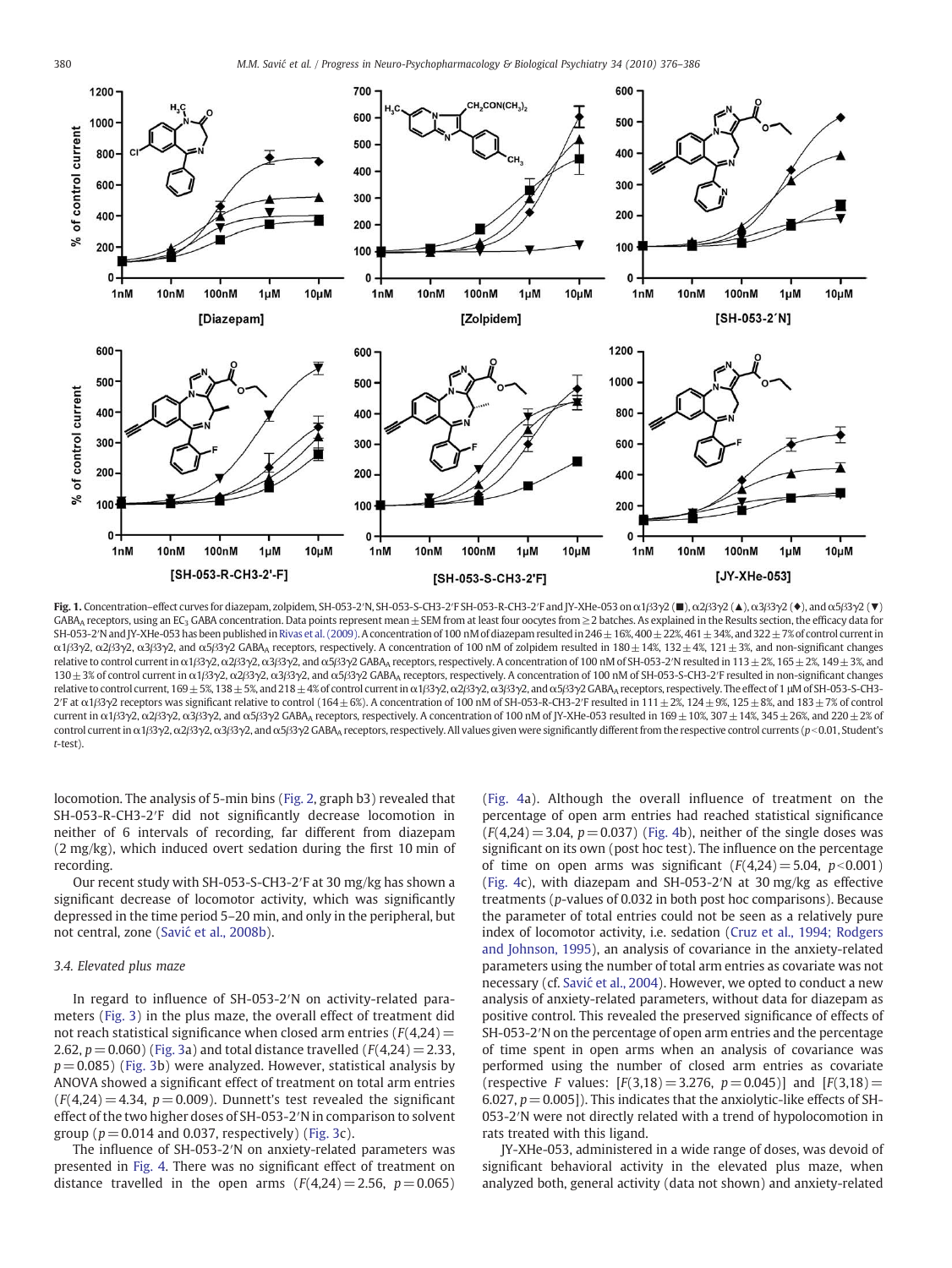<span id="page-5-0"></span>

Fig. 2. The effects of diazepam (DZP 1.25 and 2.5 mg/kg) and SH-053-2′N 30 mg/kg (left graphs, a1 and b1), JY-XHe-053 (2.5, 5, 10, 20 and 40 mg/kg) (middle graphs, a2 and b2) and DZP 2 mg/kg and SH-053-R-CH3-2′F (10, 20 and 30 mg/kg) (right graphs, a3 and b3) on distance travelled in the central (hatched bars) and peripheral (open bars) zone of the activity chamber during 45 or 30 min of recording (total activity corresponds to the height of the whole bar) (upper graphs, a1, a2 and a3) as well as on distance travelled in 5-min intervals (lower graphs, b1, b2 and b3). \*, \*\* and \*\*\*, p<0.05; 0.01 and 0.001, respectively, compared to solvent (SOL) group in each of three experiments. Numbers of animals per treatment, for consecutive groups on each of panels, were 8, 8, 7, 8 (left); 8, 6, 6, 8, 8, 6 (middle) and 7, 5, 7, 8, 8 (right).

parameters. Presented in [Fig. 5](#page-7-0) are changes under this treatment of three anxiety-related parameters: distance in open arms ([Fig. 5](#page-7-0)a), percent of open arm entries [\(Fig. 5](#page-7-0)b) and percent of time spent on open arms ([Fig. 5c](#page-7-0)). Despite a hint of an inverted U-shape activity and behavioral disinhibition at 5 mg/kg, discernible changes of behavior were lacking.

The SH-053-R-CH3-2′F in doses up to 30 mg/kg was completely devoid of changes of general activity- or anxiety-related parameters in the elevated plus maze, and hence this set of data was not presented.

Our recent study with SH-053-S-CH3-2′F has shown a significant effect of the 30 mg/kg dose on the percentage of open arm entries and the percentage of time on open arms, without concomitant effects on general activity-related parameters (Savić [et al., 2008b\)](#page-10-0).

# 3.5. Morris water maze

For the dose response study of zolpidem, the factors, treatment and days, but not the interaction treatment $\times$ days, were statistically highly significant for the latency to find the platform (treatment effect, F  $(3,124)=21.01$ ,  $p<0.001$ ; day effect,  $F(4,496)=42.87$ ,  $p<0.001$ ; and treatment×day interaction,  $F(12,496)=1.31$ ,  $p=0.209$ ) (shown in [Fig. 6a](#page-7-0)), the distance swum before finding the platform (treatment effect,  $F(3,124) = 4.71$ ,  $p = 0.004$ ; day effect,  $F(4,496) = 32.48$ ,  $p$ <0.001; and treatment × day interaction,  $F(12,496) = 1.21$ ,  $p=0.270$ ), average swim speed (treatment effect,  $F(3,124)=18.08$ ,  $p<0.001$ ; day effect,  $F(4,496)=10.95$ ,  $p<0.001$ ; and treatment×day interaction,  $F(12,496)=1.57$ ,  $p=0.097$ ) and path efficiency (treatment effect,  $F(3,124) = 7.75$ ,  $p < 0.001$ ; day effect,  $F(4,496) = 23.68$ ,  $p < 0.001$ ; and treatment×day interaction,  $F(12,496)=1.68$ ,  $p=0.067$ ). It is worth noting that maximum speed was also significantly different among treatments, but in such a counterintuitive way that zolpidemtreated animals tended to swim the faster (in the maximum) the higher the dose of zolpidem was applied (data not shown). Significant differences among treatments during training days, obtained by oneway ANOVA applied to that day's latency to find platform, are presented in [Fig. 6](#page-7-0)a. The results of the post hoc analysis of overall influences for the factor treatment are summarized in [Table 2.](#page-7-0) The analysis showed that the lowest tested dose of zolpidem, 0.5 mg/kg, was different related to control, but also that rats treated with higher doses of the drug (1 and 2 mg/kg) were behaviorally impaired related to 0.5 mg/kg zolpidem.

The results of the probe trial showed an unexpected inconsistency in the data from the control group. Hence, it was decided to perform statistical analysis with zolpidem on its own [\(Table 3\)](#page-8-0). The incapacitating influences of the previous treatment with zolpidem were discernible during the probe trial as well, when a number of indices of memory were dose-dependently adversely affected (number of entries in platform zone close to significantly, time in the target region significantly). Concomitantly, a significant increase in the peripheral ring distance, i.e. pronounced thygmotaxis, has shown that zolpidem impaired learning the required water-maze skills and strategies.

In regard to the two other experiments in the water maze, the results were generally dissimilar in relation to those obtained with zolpidem. In the experiment with SH-053-S-CH3-2′F, SH-053-R-CH3-2′F and SH-053-2′N, all dosed at 30 mg/kg, only the factor days, but not the treatment or the interaction treatment $\times$  days, was statistically significant for the latency to find the platform (treatment effect,  $F(3,124) = 1.40$ ,  $p = 0.248$ ; day effect,  $F(4,496) = 54.45$ ,  $p$ <0.001; and treatment × day interaction,  $F(12,496)= 0.84$ ,  $p = 0.611$ ), the distance swum before finding the platform (treatment effect,  $F(3,124) = 0.95$ ,  $p = 0.419$ ; day effect,  $F(4,496) = 41.92$ ,  $p$ <0.001; and treatment × day interaction,  $F(12,496)= 0.44$ ,  $p = 0.947$ ), swim speed (treatment effect,  $F(3,124) = 2.24$ ,  $p = 0.087$ ; day effect,  $F(4,496) = 9.13$ ,  $p < 0.001$ ; and treatment  $\times$  day interaction,  $F(12,496)=0.96$ ,  $p=0.489$ ) and path efficiency (treatment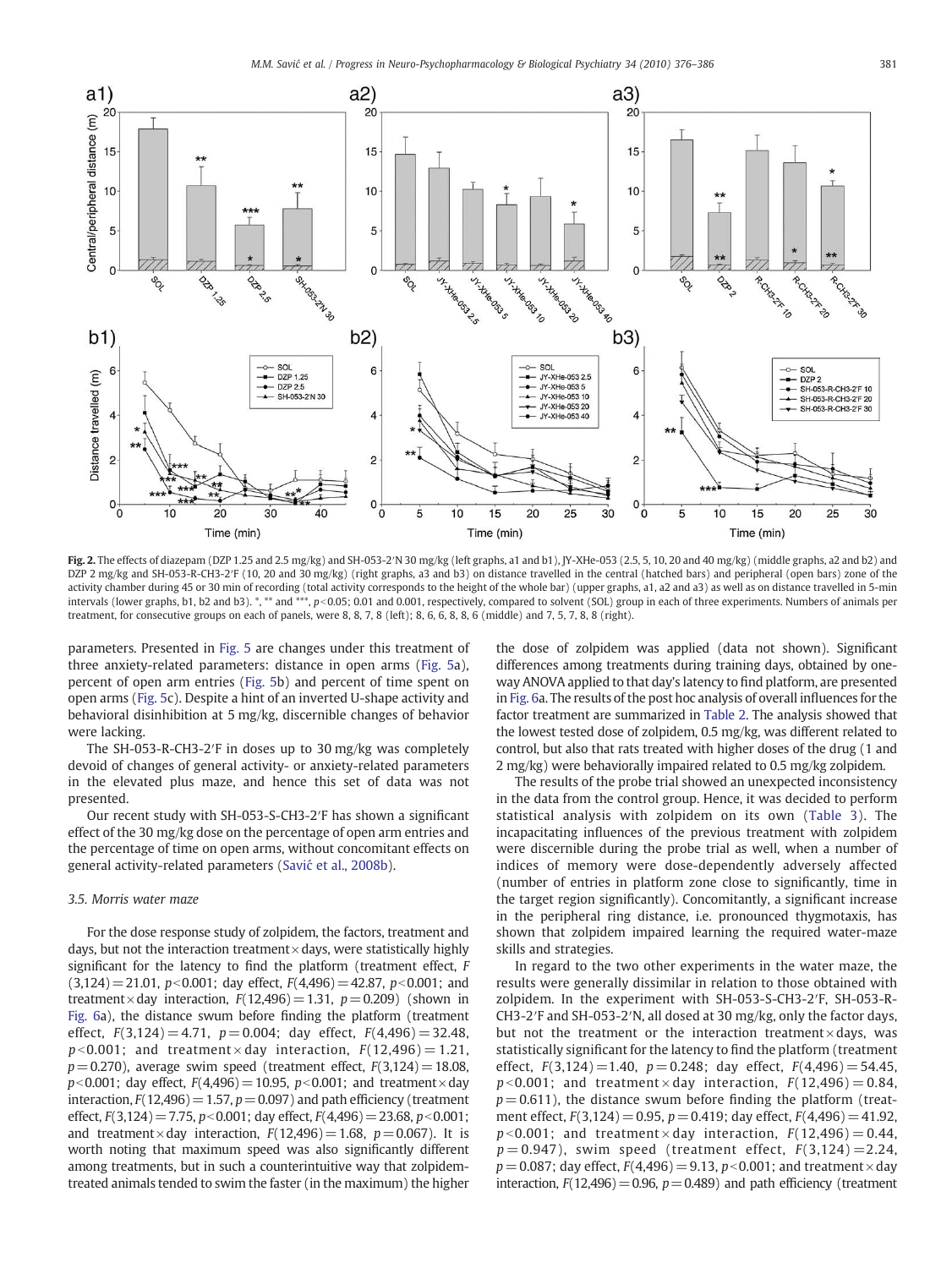<span id="page-6-0"></span>



Fig. 3. The effects of diazepam (DZP 2.0 mg/kg) and SH-053-2′N (10, 20 and 30 mg/kg) on the a) closed arm entries, b) total arm entries and c) total distance travelled in the EPM.  $*p<0.05$  compared to solvent (SOL) group. Number of animals per treatment (Figs. 3 and 4, for SOL through SH-053-2′N 30 mg/kg, respectively): 6, 6, 5, 6, 6.

effect,  $F(3,124)=0.32$ ,  $p=0.812$ ; day effect,  $F(4,496)=7.90$ ,  $p<0.001$ ; and treatment×day interaction,  $F(12,496)=1.31$ ,  $p=0.207$ ). Similar results were obtained for the latency to find the platform (treatment effect,  $F(3,108) = 0.45$ ,  $p = 0.718$ ; day effect,  $F(4,432) = 90.88$ ,  $p$ <0.001; and treatment × day interaction,  $F(12,432)=1.03$ ,  $p = 0.417$ ), the distance swum before finding the platform (treatment effect,  $F(3,108) = 0.32$ ,  $p = 0.812$ ; day effect,  $F(4,432) = 56.12$ ,  $p$ <0.001; and treatment × day interaction,  $F(12,432)= 1.64$ ,  $p=0.079$ ), swim speed (treatment effect,  $F(3,108)=1.13$ ,  $p=0.340$ ; day effect,  $F(4,432)=7.50$ ,  $p<0.001$ ; and treatment  $\times$  day interaction,  $F(12,432) = 1.11$ ,  $p = 0.347$ ) and path efficiency (treatment effect,  $F(3,108)= 0.90$ ,  $p= 0.445$ ; day effect,  $F(4,432)=28.58$ ,  $p<0.001$ ; and treatment  $\times$  day interaction,  $F(12,432)=1.44$ ,  $p=0.144$ ) of rats treated with JY-XHe-053 in the 5 to 40 mg/kg dose range. The graphs representative of the latter two experiments, with latency to find the platform, are given in [Fig. 6](#page-7-0)b and c, respectively. The one-way ANOVA applied to latency to find the platform showed a significantly longer search time on the fourth day in rats treated with 30 mg/kg SH-053-2′N in comparison with control animals or those treated with 30 mg/kg SH-053-S-CH3-2′F [\(Fig. 6](#page-7-0)b). However, this result should be seen as an isolated case, since other learning parameters, such as path efficiency presented in [Fig. 7a](#page-8-0), were not affected by SH-053-2′N on either of the learning days. Furthermore, probe trial parameters were close to control throughout the water-maze experiments performed with the newly-

Fig. 4. The effects of diazepam (2.0 mg/kg) and SH-053-2′N (10, 20 and 30 mg/kg) on the a) distance travelled on open arms, b) percentage of entries in open arms and c) percentage of time spent on open arms of the EPM.  $\sp{*}p<0.05$  compared to solvent (SOL) group.

synthesized ligands. The lack of incapacitating consequences of the previous five-day treatment with SH-053-S-CH3-2′F, SH-053-R-CH3-2′F and SH-053-2′N is illustrated in [Fig. 7b](#page-8-0), with the parameter of platform zone entries during the probe trial presented.

In [Fig. 8](#page-9-0), the distances the rats swam in the platform quadrant (NE) during acquisition trials are presented alongside the respective distance in the portion of NE quadrant lying in the platform annulus of the maze ("the target region"), for the chosen treatments from three experiments. Providing the rats have no preference for any part of a quadrant, the chance percent of distance swam in the target region would be 40%. The influence of four novel ligands tested at relatively high doses on this parameter was comparable to control values. On the contrary, the rats treated with 2 mg/kg zolpidem strikingly lacked the preferential activity in that part of the NE quadrant in which finding the platform was possible; even on day 5, only 40.5% of the overall distance they travelled in the NE quadrant was in the target region.

# 4. Discussion

A substantial body of evidence from both, genetic (reviewed in [Rudolph and Möhler, 2006](#page-10-0)) and pharmacological studies (e.g. [Savi](#page-10-0)ć [et al., 2009](#page-10-0)), supports the search for a new generation of positive allosteric modulators at GABAA receptors, which would mostly be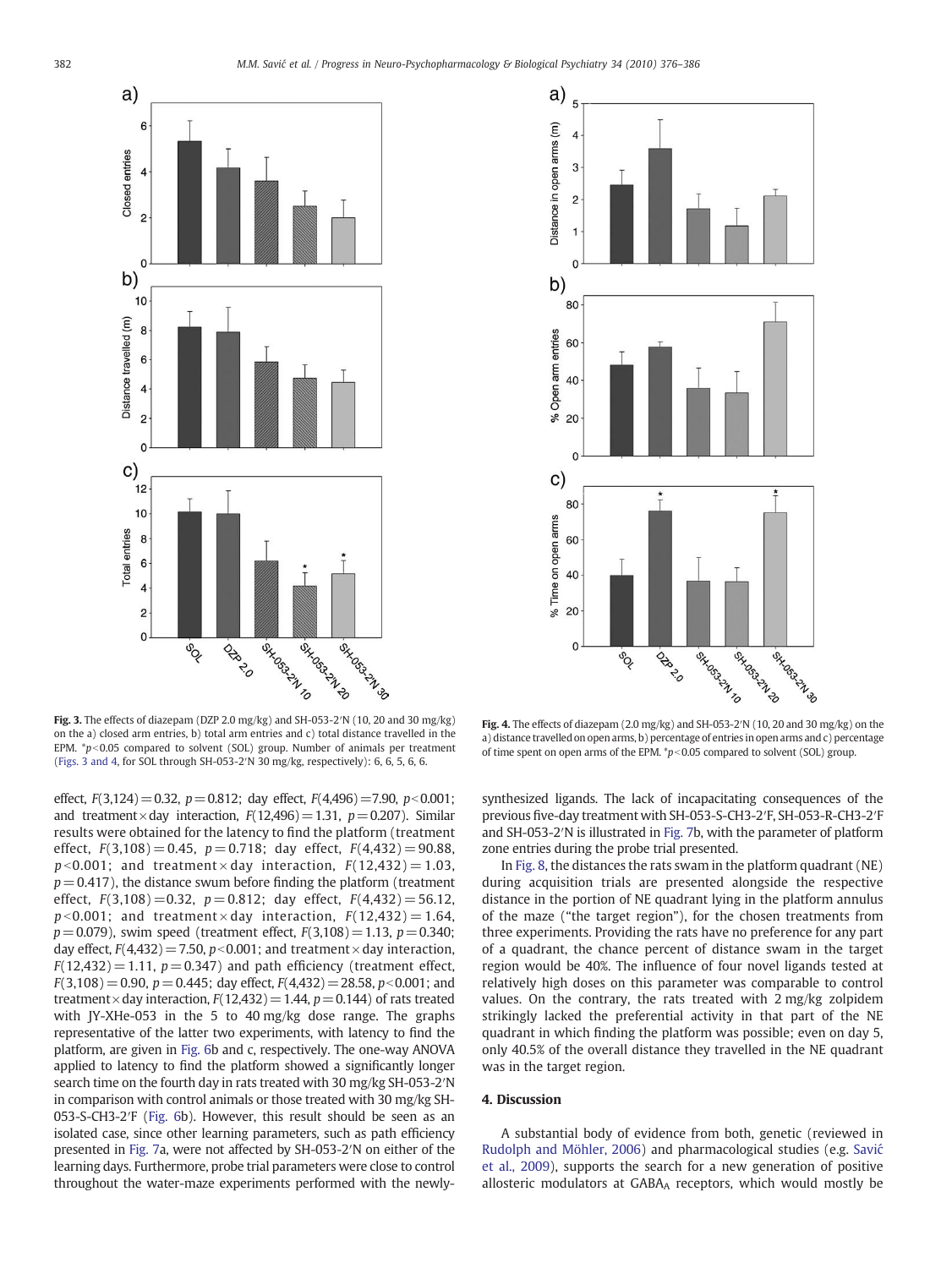<span id="page-7-0"></span>

Fig. 5. The influence of JY-XHe-053 (0; 2.5; 5; 10; 20 and 40 mg/kg) on the a) distance travelled on open arms, b) percentage of entries in open arms and c) percentage of time spent on open arms of the EPM. Number of animals per treatment (for SOL through JY-XHe-053 40 mg/kg) was 7.

devoid of the adverse effects of current BZ drugs. Most notably, GABAA receptors which contain the  $\alpha_1$  subunit are believed to be responsible for most of the untoward effects of BZs, and silencing the activity at this subunit has appeared as the most attractive approach [\(Whiting,](#page-10-0) [2006\)](#page-10-0). The present experiments focused on the recently synthesized ligands: SH-053-2′N, SH-053-S-CH3-2′F, SH-053-R-CH3-2′F and JY-XHe-053, which as a common trait have moderately low to low affinity and mild to partial agonistic efficacy at  $\alpha_1$ -containing GABA<sub>A</sub> receptors. Positive efficacy is more pronounced at the other BZsensitive binding sites in comparison to the  $\alpha_1$ -subtype. Putting aside for the moment the subtle differences in the in vitro and in vivo pharmacology of novel ligands, it was observed that even with ligands that demonstrated efficacy "lower at the  $\alpha_1$  subtypes than at the rest of the subunits", the sedative-like potential of such GABAA modulation was not fully eliminated, while the spatial learning and memory impairments, assessed in the water maze and usually seen with BZ site agonists, were completely circumvented; the latter finding represents the single most important result from the present study.

The decreased locomotion induced by all four novel ligands (the effect of 30 mg/kg SH-053-S-CH3-2′F was presented in Savić [et al.,](#page-10-0) [2008b](#page-10-0)) which were tested may be rationalized in two ways. Firstly,



Fig. 6. The effects of a) zolpidem (ZOL 0.5, 1 and 2 mg/kg), b) SH-053-2′N, SH-053-S-CH3-2′F and SH-053-R-CH3-2′F (all dosed at 30 mg/kg) and c) JY-XHe-053 (5; 20 and 40 mg/kg), on latency to platform.  $*$ ,  $*$  and  $**$ ,  $p<0.05$ ; 0.01 and 0.001, respectively, compared to solvent (SOL) group in each of three experiments. In graph a):  $+, +$ , and  $+++$ , p<0.05; 0.01 and 0.001, respectively compared to ZOL 0.5 group; #, p<0.05 compared to ZOL 1.0 group;  $\land$  and  $\land\land$ ,  $p<0.05$  and 0.01, ZOL 1 group compared to ZOL 0.5 group. In graph b):  $++$ ,  $p<0.01$  compared to SH-053-S-CH3-2′F 30group. Number of animals per each treatment was 8 in a) and b), and 7 in c).

#### Table 2

Significant differences among overall influences (averaged for five days of acquisition) on the water-maze learning parameters: latency to find the platform  $(L)$ , distance swam before finding the platform  $(D)$ , mean swim speed  $(S)$  and path efficiency  $(E)$  in the dose response study of zolpidem (ZOL, mg/kg).

|         | ZOL 0.5                          | ZOL 1                            | ZOL 2                            |
|---------|----------------------------------|----------------------------------|----------------------------------|
| Solvent | L: $p = 0.009$<br>S: $p = 0.009$ | L: $p < 0.001$<br>D: $p = 0.010$ | L: $p < 0.001$<br>$D: p = 0.004$ |
|         | E: $p = 0.010$                   | S: $p < 0.001$                   | S: $p < 0.001$                   |
|         |                                  | E: $p < 0.001$                   | E: $p < 0.001$                   |
| ZOL 0.5 |                                  | L: $p = 0.018$                   | L: $p < 0.001$                   |
|         |                                  | S: $p = 0.011$                   | S: $p < 0.001$                   |
| ZOL 1   |                                  |                                  | L: $p = 0.014$                   |
|         |                                  |                                  |                                  |

although the lack of occupancy (in vivo potency) data for distinct receptor subtypes precludes drawing firm conclusions about the actual activity at  $\alpha_1$ -containing GABA<sub>A</sub> receptors, which are predominantly involved in sedative actions of BZs according to genetic [\(Rudolph et al., 1999](#page-10-0)) and pharmacological antagonism studies ([Savi](#page-10-0)ć [et al., 2009](#page-10-0)), it cannot be excluded that, even at presumably low fractional occupancy, moderately low to moderate positive modulation (partial agonism) at these  $\alpha_1$ -receptors may be sufficient for eliciting weak sedation (cf. [Grimwood and Hartig, 2009\)](#page-10-0). Secondly, growing neuroanatomical evidence points to the possible role of  $\alpha_{5}$ -containing GABAA receptors in motor control [\(Bohlhalter et al., 1996;](#page-10-0) [Pirker et al., 2000; Yamada et al., 2007\)](#page-10-0), and we recently suggested that any locomotor activity changes induced by ligands possessing a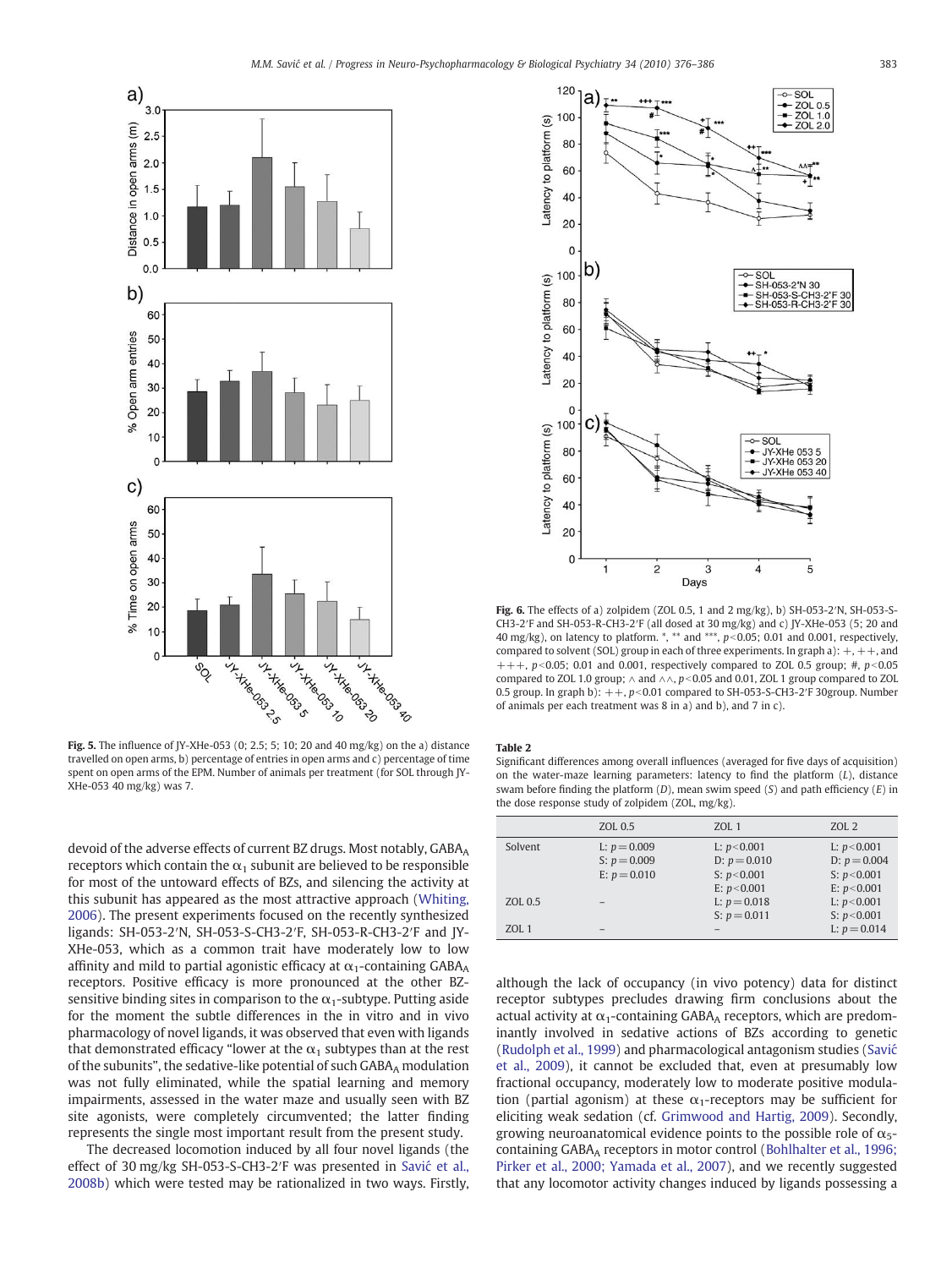#### <span id="page-8-0"></span>Table 3

The representative parameters of water-maze performance in the probe trial of the zolpidem (ZOL) dose response experiment. The key to regions used in the analysis is given in [Fig. 1.](#page-4-0)

|                                   | ZOL 0.5          | ZOL 1.0         | ZOL 2.0         | ANOVA,<br>F(2,21) | $\boldsymbol{p}$ |  |  |  |  |
|-----------------------------------|------------------|-----------------|-----------------|-------------------|------------------|--|--|--|--|
| Whole water-maze parameters       |                  |                 |                 |                   |                  |  |  |  |  |
| Distance $(m \pm SEM)$            | $10.93 + 0.97$   | $11.50 + 0.96$  | $12.75 + 0.56$  | 1.187             | 0.325            |  |  |  |  |
|                                   |                  |                 |                 |                   |                  |  |  |  |  |
| Platform quadrant (NE) parameters |                  |                 |                 |                   |                  |  |  |  |  |
| Distance $(m \pm SEM)$            | $2.41 + 0.29$    | $2.18 + 0.51$   | $2.22 + 0.44$   | 0.083             | 0.920            |  |  |  |  |
| Time $(s \pm SEM)$                | $11.86 + 1.44$   | $9.64 + 1.92$   | $9.75 + 2.06$   | 0.471             | 0.631            |  |  |  |  |
|                                   |                  |                 |                 |                   |                  |  |  |  |  |
| Peripheral ring parameters        |                  |                 |                 |                   |                  |  |  |  |  |
| Distance $(m \pm SEM)$            | $4.16 + 0.61$    | $6.09 + 0.89$   | $7.85 + 0.82^*$ | 5.564             | 0.012            |  |  |  |  |
| Time $(s \pm SEM)$                | $33.48 \pm 3.68$ | $39.86 + 1.67$  | $42.80 + 3.35$  | 2.473             | 0.109            |  |  |  |  |
|                                   |                  |                 |                 |                   |                  |  |  |  |  |
| Platform ring parameters          |                  |                 |                 |                   |                  |  |  |  |  |
| Distance $(m \pm SEM)$            | $5.27 + 0.68$    | $4.48 + 0.31$   | $4.00 \pm 0.65$ | 1.247             | 0.308            |  |  |  |  |
| Time $(s \pm SEM)$                | $21.46 + 3.05$   | $17.31 + 1.38$  | $14.50 + 2.60$  | 2.049             | 0.154            |  |  |  |  |
|                                   |                  |                 |                 |                   |                  |  |  |  |  |
| Target region parameters          |                  |                 |                 |                   |                  |  |  |  |  |
| Distance $(m \pm SEM)$            | $1.51 + 0.27$    | $1.12 + 0.14$   | $0.99 + 0.22$   | 1.520             | 0.242            |  |  |  |  |
| Time $(s \pm SEM)$                | $7.26 + 1.36$    | $4.03 + 0.52^*$ | $3.51 + 0.76^*$ | 4.596             | 0.022            |  |  |  |  |
|                                   |                  |                 |                 |                   |                  |  |  |  |  |
| Platform parameters               |                  |                 |                 |                   |                  |  |  |  |  |
| Number of entries                 | $1.25 + 0.41$    | $0.38 + 0.18$   | $0.50 + 0.19$   | 2.813             | 0.083            |  |  |  |  |
| $(\pm$ SEM)                       |                  |                 |                 |                   |                  |  |  |  |  |
| Distance $(m \pm SEM)$            | $0.097 + 0.031$  | $0.047 + 0.028$ | $0.053 + 0.023$ | 0.945             | 0.405            |  |  |  |  |

 $*$ ,  $p<0.05$  compared to ZOL 0.5 group.



Fig. 7. The effects of SH-053-2′N, SH-053-S-CH3-2′F and SH-053-R-CH3-2′F, all dosed at 30 mg/kg, on a) path efficiency during 5-day acquisition sessions and b) number of entries to the zone of previous days' position of platform in probe trial.

substantial  $\alpha_5$ -agonist efficacy may be contributed by modulation at GABA<sub>A</sub> receptors containing this subunit (Savić [et al., 2008b\)](#page-10-0). GABA<sub>A</sub> receptors containing the  $\alpha_5$ -subunit are functionally interrelated in some manner with those containing the  $\alpha_1$ -subunit. Importantly, knock-in mice harboring the  $\alpha_5$  subunit insensitive to diazepam are refractory to the development of tolerance to the sedative effects of diazepam dosed subchronically ([van Rijnsoever et al., 2004](#page-10-0)). Moreover, the  $\alpha$ <sub>5</sub>-selective antagonist XLi093, at a dose presumably causing a complete antagonism of the effects of diazepam at  $\alpha_5$ -containing GABA<sub>A</sub> receptors, has potentiated sedation induced by diazepam (Savić [et al.,](#page-10-0) [2009\)](#page-10-0). Hence, we further hypothesized that positive modulation at  $\alpha_5$ GABAA receptors may exert a dual action: to limit sedative effects elicited by supra-physiological stimulation of  $\alpha_1$ -containing receptors (e.g. by full agonists), and, oppositely, to enhance low activation of  $\alpha_1$ GABAA receptors (e.g. by partial agonists), and, hence, induce mild sedation (Savić [et al., 2009](#page-10-0)). Such a modulation might be achieved if neurons involved in sedative actions are modulated strongly by  $\alpha_1$  as well as more weakly by  $\alpha_5$  receptors, and if the synapse or neuron mediating the  $\alpha_1$  modulation is at the same time weakly regulated by  $\alpha_5$ receptors. Then low activity at  $\alpha_1$  receptors can overall be enhanced by a direct  $\alpha_5$  receptor activity on the same neuron, but strong  $\alpha_5$  activity would downregulate the strong sedative action of  $\alpha_1$  activity via its indirect effect on the synapse or neuron mediating the  $\alpha_1$  modulation. Such a scenario could, at least partly, explain the unexpected finding that the mice lacking the  $\alpha_1$ -containing GABA<sub>A</sub> receptors were more sensitive to hypolocomotion and loss of righting reflex induced by diazepam, compared to wild-type controls [\(Kralic et al., 2002](#page-10-0)).

The differences in the capability to induce anxiolytic effects, observed with the ligands evaluated here, are not easily reconciled. Genetic studies have indicated that the  $\alpha_2$  subunit was predominantly involved in the anxiolytic-like effects of positive modulation at GABAA receptors [\(Low et al., 2000\)](#page-10-0), while results with some novel selective ligands pointed to the role of the  $\alpha_3$  subunit, as well ([Dias et al., 2005\)](#page-10-0). The ligand SH-053-R-CH3-2′F was devoid of anxiolytic potential, in line with results of a congener with a similar profile of  $\alpha_5$  GABAA functional selectivity, SH-053-R-CH3 (Savić [et al., 2008b\)](#page-10-0). However, JY-HXe-053, a ligand with relatively high affinity and efficacy at  $\alpha_2$  and  $\alpha_3$ -containing GABAA receptors, was devoid of discernible anxiolytic activity, too. When comparing this result with the anxiolytic-like properties of SH-053-2′N and SH-053-S-CH3-2′F (the latter is published in Savić [et al.,](#page-10-0) [2008b](#page-10-0)), it was found that JY-HXe-053 has a greater affinity at  $\alpha_1$ -, and especially  $\alpha_5$ -containing GABAA receptors, with substantial potentiation at these receptors achieved already at concentration of 100 nM (169% and 220%, respectively). Since JY-HXe-053 has induced a hypolocomotor effect in the SLA at doses (10 mg/kg and above) lower than those observed with SH-053-2′N or SH-053-S-CH3-2′F (30 mg/kg), it is possible that its activity at  $\alpha_1$  and, in parallel,  $\alpha_5$  receptors may have masked the expected anxiolytic-like effects mediated by the other two,  $\alpha_2$  and  $\alpha_3$ -containing, subtypes of GABA<sub>A</sub> receptors. When one compares the in vitro profile of JY-XHe-053 with that of diazepam, it is clear that JY-XHe-053, but not diazepam, exhibits a preferential affinity for  $\alpha_5$ -GABA<sub>A</sub> receptors. The consequent 'priority in activity' at  $\alpha$ <sub>5</sub>-GABA<sub>A</sub> receptors may have endowed this population of receptors with a relatively more distinct role in influencing the overall behavior of rats treated with JY-XHe-053, rather than with diazepam. Finally, it is notable that the hypolocomotor influence of JY-XHe-053 in the SLA test was evident only when analyzing activity in the peripheral, but not in the central zone of the chamber, and could be seen as a pure measure of sedation (cf. Savić [et al., 2006; 2008b](#page-10-0)). On the contrary, the hypolocomotion induced by SH-053-R-CH3-2′F was due to the inactivity in the central, but not the peripheral zone, which suggests that the sedation-like actions exerted through  $\alpha_1$  and  $\alpha_5$  GABAA receptors are qualitatively different.

We have previously shown that, when observable, the anxiolyticlike effects of zolpidem, the preferential  $\alpha_1$ -subunit selective agonist with intermediate activity at  $\alpha_2$  and  $\alpha_3$ -containing GABA<sub>A</sub> receptors, are statistically dependent on the concomitant decrease of closed arm entries in the elevated plus maze, and hence confounded by general activity changes (Savić [et al., 2004](#page-10-0)). Analysis of covariance for the current results with SH-053-2′N did not reveal analogous dependence of its anxiolytic-like effects on the concomitant signs of sedation. Nevertheless, it is possible the clinical separation of wanted anxiolytic from unwanted sedative effects would be lower for SH-053-2′N than for SH-053-S-CH3-2′F, having in mind that the latter ligand was devoid of influence on the parameters related to general activity in the elevated plus maze (cf. Savić [et al., 2008b\)](#page-10-0).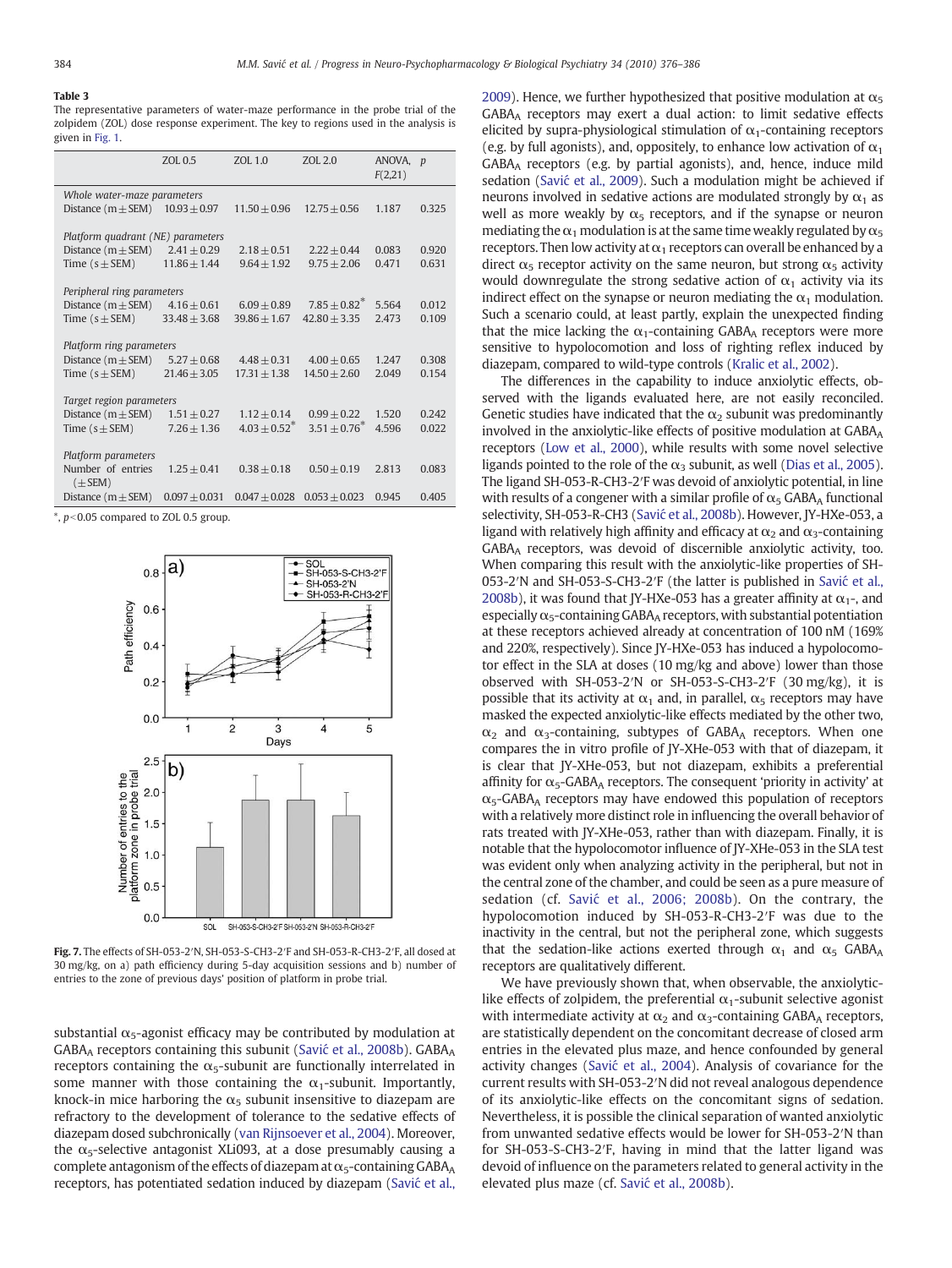<span id="page-9-0"></span>

Fig. 8. The effects of b) zolpidem (ZOL 2), c) JY-XHe-053 30, d) SH-053-2'N 30, e) SH-053-R-CH3-2'F and f) SH-053-S-CH3-2'F 30 (all doses in mg/kg) on the distance rats travelled in the NE quadrant and target region during 5-day acquisition trials in the water maze. The numbers inside the columns are the percent of the distance swam inside the target (NE) quadrant which was travelled in the target region. Control values (SOL) given in a) are taken from the experiment with ZOL. Numbers of animals are as in [Fig. 6.](#page-7-0)

The effects of zolpidem on the acquisition and retention of place learning in the water maze have not been previously assessed. Zolpidem dose-dependently impaired the declarative component of both, learning the task, as assessed by path efficiency, the latency and distance before finding the platform across acquisition trials, and recalling the previous platform position, as assessed by time in the target region during the probe trial. It also induced a decrease in average swim speed, accompanied by increase in maximum swim speed, which may be interpreted as 'bursts' of behavioral disinhibition (activation) interspersed among background sedative effect. By the use of the treatment switch, [McNamara and Skelton \(1991\)](#page-10-0) have shown that the reduced swim speed cannot account for deficits in platform localization induced by BZs. Namely, the rats acquiring the task under saline treatment continued to perform normally despite the switch to diazepam, which nonetheless elicited a decrease in swim speed ([McNamara and Skelton, 1991](#page-10-0)). Hence, the data suggest that neither non-specific performance impairment, nor any sensorimotor deficit (according to our preliminary findings with zolpidem in the task of finding the visible platform) was responsible for the observed acquisition deficit (cf. [McNamara and Skelton, 1991\)](#page-10-0).

Zolpidem also negatively affected the procedural component of the water-maze task. Namely, suppression of an instinct to swim thigmotaxically appears to be necessary to effectively accomplish this task [\(Cain, 1998\)](#page-10-0), and zolpidem at 2 mg/kg induced an increase of peripheral annulus, and a decrease of platform annulus parameters throughout the test. We have recently shown that both, the  $\alpha_1$ -subunit affinityselective antagonist ß-CCt, and the  $\alpha$ <sub>5</sub>-subunit affinity- and efficacyselective antagonist XLi093, may, at least partially, prevent diazepaminduced impairment in the declarative and procedural component of the water-maze task; however, the antagonistic effect of ß-CCt was manifestly more profound (Savić [et al., 2009](#page-10-0)). The present results show, first, that the effects of zolpidem, a ligand essentially inactive at  $\alpha_5$ GABAA receptors, mirror those induced by diazepam, and secondly, that three novel ligands, with moderately low to low activity at  $\alpha_1$  GABAA receptors, do not disturb water-maze behavior. The conclusion is straightforward: a substantial amount of activity at  $\alpha_1$  GABAA receptors is needed if spatial learning and memory incapacitation is to be induced by positive allosteric modulation at BZ site. The positive modulation at  $\alpha$ <sub>5</sub> GABA<sub>A</sub> receptors may add to the incapacitating action effected through the  $\alpha_1$  subunit, but is neither necessary (cf. zolpidem), nor sufficient (cf. SH-053-R-CH3-2′F) for spatial cognition impairment in the water maze.

The present data and the above conclusions may thus significantly change the common knowledge on the function of individual receptor subtypes ([Rudolph and Möhler, 2006](#page-10-0)) and reflect a more realistic view that more than one GABAA receptor subtype is modulating the same behavioral parameter. We suggest a tentative hypothesis based on the existence of the fine equilibrium between the  $\alpha_1$ - and  $\alpha_5$ -GABA<sub>A</sub> receptors on the one hand, and  $\alpha_2$ - and  $\alpha_3$ -GABA<sub>A</sub> receptors on the other side, in terms of the influence of positive allosteric modulation on the crucial behavioral endpoints of sedation, anxiolysis and amnesia. A substantial amount of positive modulation is needed by the  $\alpha_1$ , coordinated in some manner with  $\alpha$ <sub>5</sub>-GABA<sub>A</sub> receptors, if sedation and amnesia are to be elicited, while for the anxiolytic-like actions the  $\alpha_2$  and/or  $\alpha_3$  GABA<sub>A</sub> receptors must be activated. The other pair of receptors, not primarily involved in mediation of the respective behavioral effect, may counteract, mask or in another way hinder the action of the responsible pair.